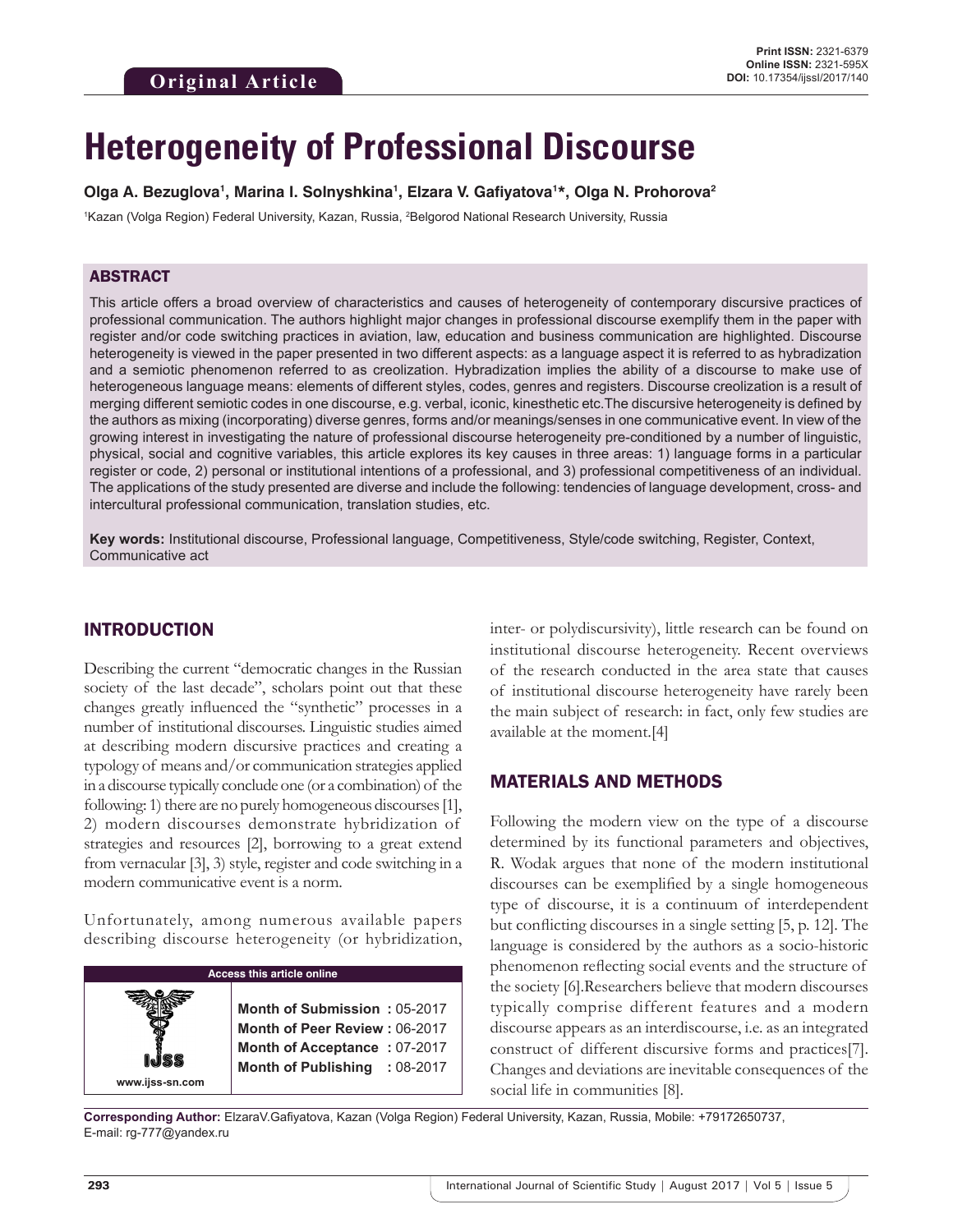While studying the phenomenon S.Danilova suggests a pragmatic classification of discursive heterogeneity distinguishing between obligatory and intentional heterogeneity. The first is defined by the researcher as selective inclusion of thematically similar blocks of texts into one discourse and exemplified with the military discourse as a merge of medical, financial, legal, pedagogical, scientific, sports discourses. The second type – intentional heterogeneity – caused by the intention of the author's of the text to attract communicative partners' attention may be the result of incorporating into a text the forms and concepts which are extraneous or alien for this particular text [9]. Unfortunately, in our opinion, the classification lacks a unifying parameter and misses at least two issues: 1) incorporation of different forms into a text may be caused not by intentions but scarcity of competitiveness of the text author; 2) discourse merges resulting in "obligatory heterogeneity" are always intentional.

We are more inclined to accept the approach to interdiscursivity "as the outcome of producers' choice making, dynamic negotiation and linguistic adaptation" developed by Jianguo, WU[10].

In institutions with a high degree of formality and regularity (law, military forces, examination practices, etc.) standardization of professional communication is strictly regulated and monitored. The control is provided based on the documents reflecting the current system of established standards. For example, studying occupational communication in the English court, T.V.Dubrovskaya [11] indicates the importance of its ritual practices. Exemplifying conventionalism of the English legal system, T.V.Dubrovskaya draws attention to the scope of a special directory "Titles and Forms of Address: a Guide to their Correct Use" which all participants of a trial are required to follow. The first edition, published in 1964, had 164 pages [12], after 22 reprints its modern version has 240 pages [13]. Conventionalism of professional communication and codification of a professional language are aimed at providing its forms (separate units, collocations, phrases) with a signal function. To be used as signals, the language forms are to be earlier recorded in written professional texts, memorized and reproduced in oral speech "standardized, i.e. unchanged" [14]. Without reproducibility, professional "communication would lack its typical automatism and cause excessive intellectual tension to interlocutors" [15]. These ideas are similar to the ideas of T. Givon [16] that linguistic meanings (senses) tend to be implemented in iconic forms, as recognition of the referent in the form saves effort in encoding and decoding of the corresponding sign.

A communicative act as the basic unit and a functionally integral element of professional communication presents a duality of situation and discourse which, in their turn, fall into con-situation, context, presupposition, speech, thus reflecting intra- and extra-linguistic aspects of the discourse.

# RESULTS

The present study *data* collected by the authors during the period of 2014 -2015 are 378 mono-, dia- and polylogues of Russian professionals speaking on professional topics. The criterion used for selecting a text were any extrinsic elements in the text including register- or code-switching. Apart from the authors' of the article audio recordings, the data collected contains Youtube video recordings of two focus groups, the first comprising professionals only (intraoccupational communication) and the second customers and professionals (inter-professional, professional-lay communication) from aviation, legal, educational and business sectors.

*The Analytical Framework* applied in the study is based on the theory of speech acts of J. R. Searle (1980) developed by V. V. Krasnyh (1999). Content analysis was used to determine the change of communication topic[18].

Defining communicative competence as the ability not only to understand, but also produce statements that, first of all, must comply with the semantic context, and only then with prescriptive grammar, Campbell and Wales (1970) were in fact the first to confirm the significance of con-situation, i.e. extra-linguistic context of communication in their article "The Study of Language Acquisition" [19]. Con-situation changes result in either 'extraneous', hybrid elements inclusions into the utterance or code switching. Among the most frequent con-situation changes observed in the recorded professional texts were the following: role change of communicants as a result of intrusion of a superior/ inferior (supervisor, leader, head/, junior, subordinate etc.), location change (exit from or entrance into an elevator, getting into a car etc.), variation of conditions (a system/ tool/gadget malfunctioning, sudden break of a machine etc.), shortening or lengthening an anticipated period of time of some event (production, expectations etc). All of them resulted in the discourse acquiring heterogeneous elements. The studied communicative events demonstrate four different types of inclusions presented in Table 1: (1) professional discourse forms in a general discourse, (2) general discourse forms in a professional discourse, (3) elements of professional discourse 1 in professional discourse 2, (4) nonverbal code elements in a professional discourse.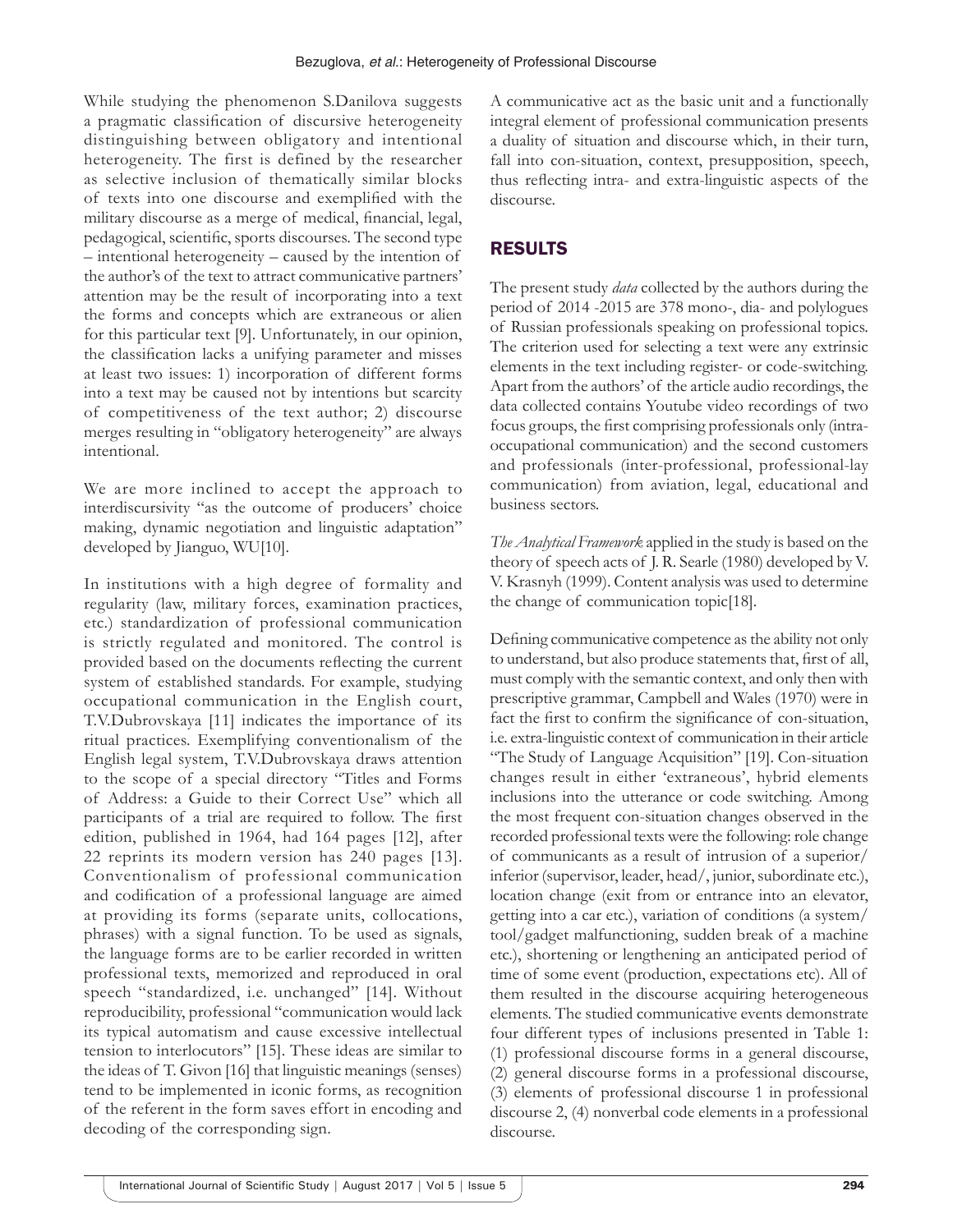| <b>Types of</b><br>switching | General<br>$language \rightarrow professional$<br>language                                                                                 | <b>Professional</b><br>$language \rightarrow general$<br>language                                                         | <b>Professional language</b><br>1→professional language 2                                                                          | <b>Professional</b><br>$language \rightarrow nonverbal$<br>behavior            |
|------------------------------|--------------------------------------------------------------------------------------------------------------------------------------------|---------------------------------------------------------------------------------------------------------------------------|------------------------------------------------------------------------------------------------------------------------------------|--------------------------------------------------------------------------------|
| Con-situation<br>change      | Intrusion of a superior/inferior<br>Shortening or lengthening an<br>anticipated period of time of<br>some event<br>Variation of conditions | Location change<br>Shortening or lengthening an<br>anticipated period of time of<br>some event<br>Variation of conditions | Intrusion of a superior/inferior<br>Location change<br>Shortening or lengthening an<br>anticipated period of time of some<br>event | Intrusion of a superior/inferior<br>Location change<br>Variation of conditions |
| Number of<br>occurrences     | 324 (86%)                                                                                                                                  | 346 (92%)                                                                                                                 | 217 (575)                                                                                                                          | 17 (4%)                                                                        |

## **DISCUSSION**

The text analysis shows that communicatively successful dialogue implies shared knowledge about the communicative situation and appropriate language proficiency. These are the pre-conditions of successful reception (perceiving) and performing code and/or register switching in one of the directions: "general language  $\rightarrow$  professional language", "professional language  $\rightarrow$  general language", "professional language  $1 \rightarrow$  professional language 2", "professional language  $\rightarrow$  nonverbal behavior". The absence of communicative failures depends on the ability of both communicative partners to "navigate the complex internal space, which can be called a system of relations. The skill to set up proper relationships, prioritize different elements depending on the situation, and perform the code switching is nothing else but understanding"[20, p.170]. When the code is changed or unexpected heterogeneous elements are incorporated into the utterance nothing but knowing the "system of relations", i.e. possessing "social presupposition" [21, p. 104] may solve potential communicative problems.

Inclusions of vernacular elements into a Russian formal register communication are typically short and switching for a lower register are brief if a professional cares for 'maintaining the I' and keeping a higher social status. Professionals aiming at creating intimate and natural relations tend to longer inclusions of spoken elements in their professional discourse [21]. Both – long and short informal inclusions in a formal discourse are not only results of 'choice making', but markers of the so-called "democratization" of professional discourse, demonstration of a tendency towards or seeking some equality in discursive practice through eliminating power asymmetries. It is usually a situation in which a professional acts as a facilitator with the interaction being more of a dialogue than a monologue since making choices on language forms, communicative partners select the strategies useful in achieving communicative goals The data collected and analyzed attest to the fact that successful construction and maintaining a professional identity implies the ability

of a professional to generate highly interdiscursive texts and participate in interdiscursive practices.

These borrowings into one discourse from other discourses are universal: business discourse has spread beyond commercial institutions and colonized not only medical, legal or pedagogical but also military discourse. Multi-media and IT discursive elements penetrate into all types of professional discourse thus marking the so-called 'technologization' of the modern professional discourse.

It is a paradoxical situation when, on the one hand, rules of the institutional communication and conservatism of the society are aimed at preserving standardized forms and discursive practices. But, on the other hand, "clean status and personal discursive tactics" [17] tend to "diversify" means and forms even in a stable extra-linguistic context. Does a professional discourse acquire its non-homogeneous character due to the "social multifunctionality" of its producer(s) as the modern world with its commodification/ marketization and technologization requires the ability to implement more than one role in society and generate different types of texts?

Obviously, the answer (s) to the question must be sought in the communication process itself. Linguistically relevant could be studies of the components of communicative acts (or parameters of discursive practices) as a part of a bigger research of an institutional discourse. Particularly interesting in this aspect are quasi- spontaneous and spontaneous (unprepared) utterances. The first type are those which are prepared, but not written utterances (for example, an exchange of routine phrases of a pilot and a radio controller, answers of a desk man, or a railway station operator on duty about a regular timetable, or a roll call.

## **CONCLUSIONS**

A professional discourse produced spontaneously is never an impersonal mono-discourse buta configuration of various elements of different discourses (or discursive practices) within, a professional or social communicative